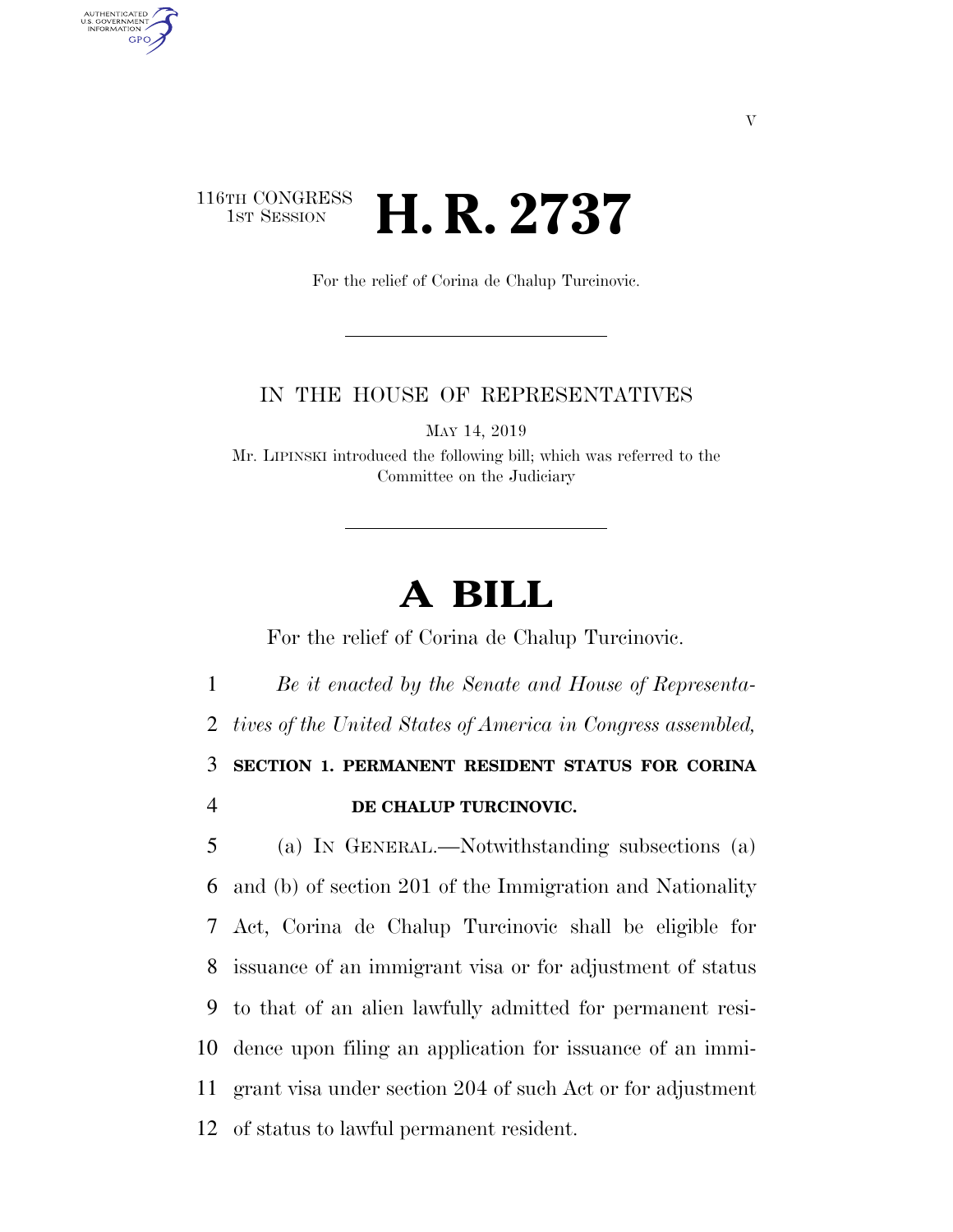(b) ADJUSTMENT OF STATUS.—If Corina de Chalup Turcinovic enters the United States before the filing dead- line specified in subsection (c), she shall be considered to have entered and remained lawfully and shall, if otherwise eligible, be eligible for adjustment of status under section 245 of the Immigration and Nationality Act as of the date of the enactment of this Act.

8 (c) DEADLINE FOR APPLICATION AND PAYMENT OF FEES.—Subsections (a) and (b) shall apply only if the ap- plication for issuance of an immigrant visa or the applica- tion for adjustment of status is filed with appropriate fees within 2 years after the date of the enactment of this Act. (d) REDUCTION OF IMMIGRANT VISA NUMBER.— Upon the granting of an immigrant visa or permanent res- idence to Corina de Chalup Turcinovic, the Secretary of State shall instruct the proper officer to reduce by 1, dur- ing the current or next following fiscal year, the total num- ber of immigrant visas that are made available to natives of the country of the alien's birth under section 203(a) of the Immigration and Nationality Act or, if applicable, the total number of immigrant visas that are made avail- able to natives of the country of the alien's birth under section 202(e) of such Act.

 (e) DENIAL OF PREFERENTIAL IMMIGRATION TREATMENT FOR CERTAIN RELATIVES.—The natural